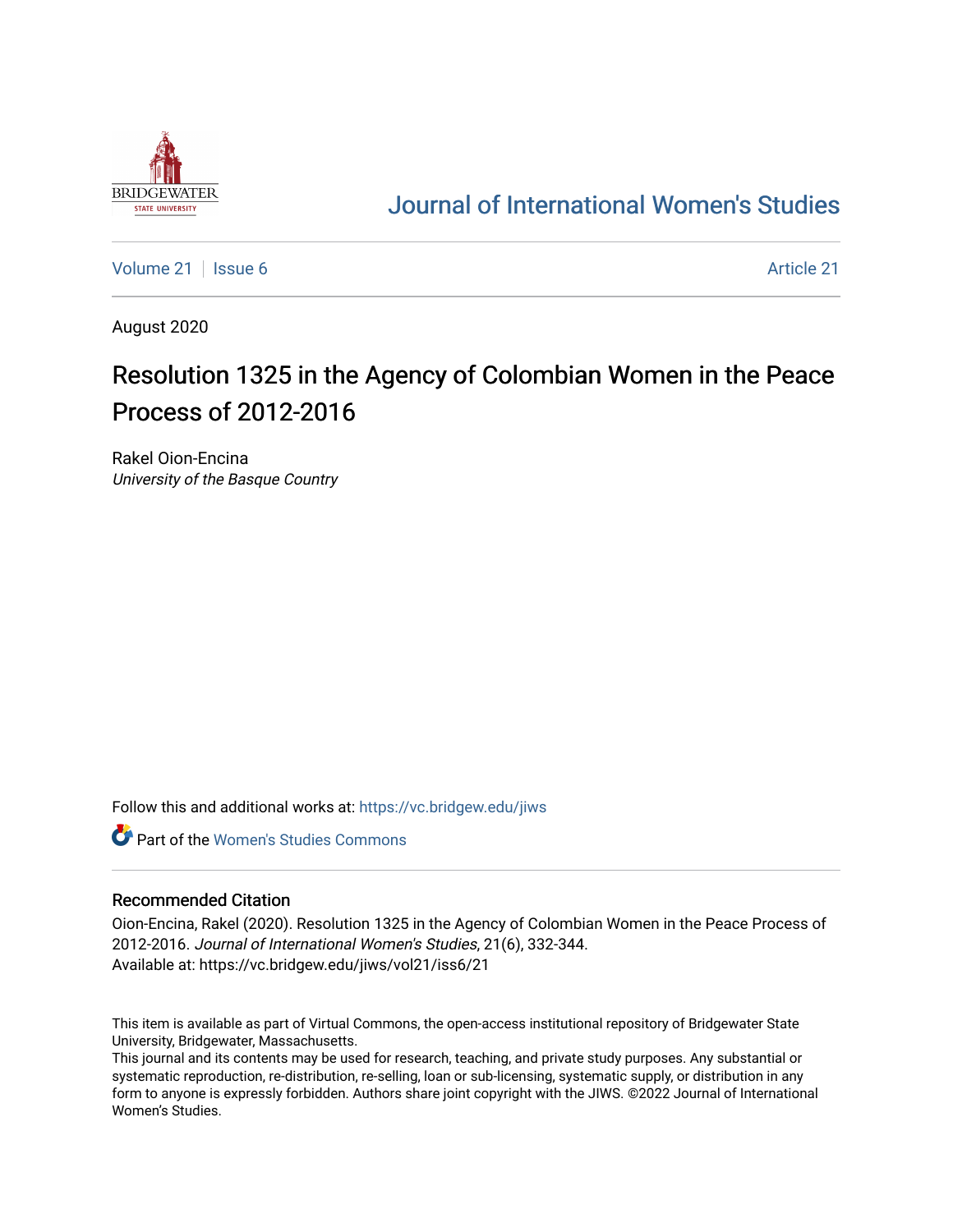#### Oion-Encina: Resolution 1325 and Women in the Colombian Peace Process

This journal and its contents may be used for research, teaching and private study purposes. Any substantial or systematic reproduction, re-distribution, re-selling, loan or sub-licensing, systematic supply or distribution in any form to anyone is expressly forbidden. ©2020 Journal of International Women's Studies.

## **Resolution 1325 in the Agency of Colombian Women in the Peace Process of 2012-2016**

By Rakel Oion-Encina<sup>1</sup>

#### **Abstract**

The Security Council of the United Nations urges member countries of the United Nations to develop Follow-up Plans for Resolution 1325 of 2000, on women, peace and security. Colombia is a country with a long, armed conflict. The Government has not yet designed a plan to implement resolution 1325. During the 2012-2016 period, the Government held a round table of talks with the FARC that culminated in a peace agreement. The women's movement in the country, based on the resolutions of the Security Council, demanded the incorporation of women at the negotiating table and the incorporation of the gender perspective in the agreement under discussion. This article explores the importance of such resolutions in the political agency of women during the peace process. To this end, the mention of resolution 1325 in the political actions of the Colombian feminist movement during said period has been observed, through the review of women's work spaces configured around 1325, women's congresses systematization documents, and follow-up publications to the dialogue process in Havana, in addition to several interviews. The analysis carried out shows a prolific political agency of the women's movement and peace in Colombia, based on the resolutions of the Security Council. In conclusion, although the Government has not designed a plan to implement the resolutions of the Security Council, those have constituted an instrument for the enforceability of women's rights to the participation and incorporation of a 100 gender measures in the agreement reached.

*Keywords:* Resolution 1325; women's agency; peace negotiation; Colombia.

#### **Introduction**

This article describes the political impact of the women's movement in Colombia on peacebuilding. I focus on the local influence of the United Nations Security Council resolutions on woman, peace and security, as well as on the technical and financial support of international cooperation, based on these resolutions. As a result, there was a greater capacity for action when it came to demanding women's participation in the discussions and the incorporation of the gender perspective into the peace agreement signed between the Government and the Fuerzas Armadas Revolucionarias de Colombia-Ejército Popular (FARC-EP – "Revolutionary Armed Forces of Colombia-People's Army").

In order to do this, I have revised mentions of Resolution 1325 in various research documents and those on the systematization of experiences of political agency produced by the

*<sup>1</sup>* Associated Professor at the Department of Sociology and Social Work of the University of the Basque Country (UPV/EHU). She also belongs to the Research Group on Human Security, local human development and international cooperation of Hegoa - Institute for International Cooperation and Development Studies of the UPV/EHU. She researches on gender equity policies in contexts of war and peace building. Currently, working on a PhD research on equality policies in Colombia regarding war and peace building.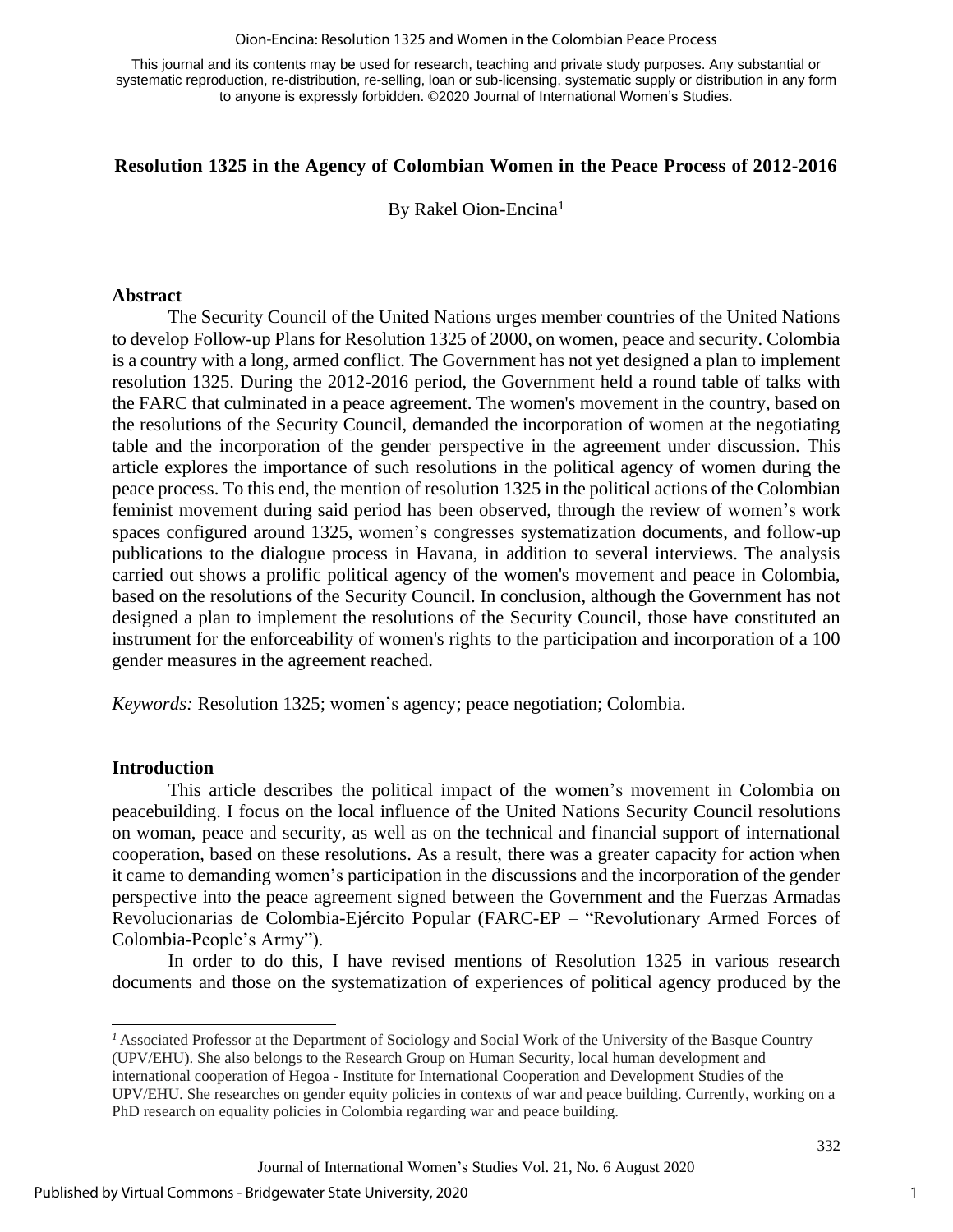feminist/women's movement<sup>2</sup> in Colombia, as well as the final peace agreement. The article sets out the content of the Security Council resolutions, gives a brief contextualization of the armed conflict in Colombia and its social and gender impacts, the growth of the women's movement for peace in Colombia, its rise, parallel to the Security Council resolutions and the effect they have had, based on these resolutions, enabling them to participate in the 2012-2016 peace process, finishing with the agreement's main measures from the gender perspective, and some conclusions.

## **Security Council resolutions on women, security and peace**

The Economic and Social Council (ECOSOC) adopted the incorporation of the gender perspective into all the policies and programs of the United Nations (UN) system in 1997. The definition of gender perspective, the principles on which it is based, and the process of incorporation was defined in the ECOSOC Report of that year. The policy of incorporation of the gender perspective falls to all the levels of the system, including governing bodies, programs, funds, external offices and other dependencies. The ECOSOC indicated the need to strengthen the role of gender specialists in order to support the formulation of policies and strategies, the creation of instruments and methodologies, as well as supervision and assessment in areas such as the economic, the social and the political, human rights humanitarian aid, peace and security. Specifically, it gave importance to the continuity of drawing up reports on human rights by the Special Rapporteur and boosting the role of women and their full participation in all sectors of society within national politics.

So, in the year 2000 the UN Security Council (SC) approved the first of a number of resolutions on women, peace and security. Resolution 1325 recognized the important role that women play in the prevention and solution of conflicts and the consolidation of peace and underlines the importance of their participation in all initiatives and decision-making processes regarding the maintenance and promotion of peace and security. It also commended the observation of the different needs of women in the demobilization and social reinsertion of excombatants. In 2004 the SC asked the UN Secretary General to establish a plan of action on women, peace and security, which was updated in 2007, focusing on five pillars of action: prevention; participation; protection; relief and recovery; and normative aspects.

Later on, the SC approved seven resolutions on women, peace and security, as well as others regarding armed conflicts. Resolution 1820 of 2008 recognized the specific effect of sexual violence against women in armed conflicts, which constitutes a war crime. Armed groups were asked to adopt drilling and disciplinary measures to protect the civil population from sexual violence. In 2009, two resolutions were approved. Resolution 1888 covered sexual violence and established that the mandates for the operations involved in maintaining peace included provisions to protect women and children from sexual violence in armed conflicts. Resolution 1889 urged member states and regional organizations to improve the participation of women in all stages of peace processes, to give support to women's organizations and fight against negative attitudes towards their capacity to participate on equal terms. It asked that a set of indicators be drawn up in order to monitor the application of Resolution 1325.

<sup>2</sup> The women's movement in Colombia is very diverse. The identification with feminism, although it is broad, is not general. Therefore, I follow the nomenclature adopted by Doris Lamus (2009), feminist / women's movement, to reflect the plurality of it.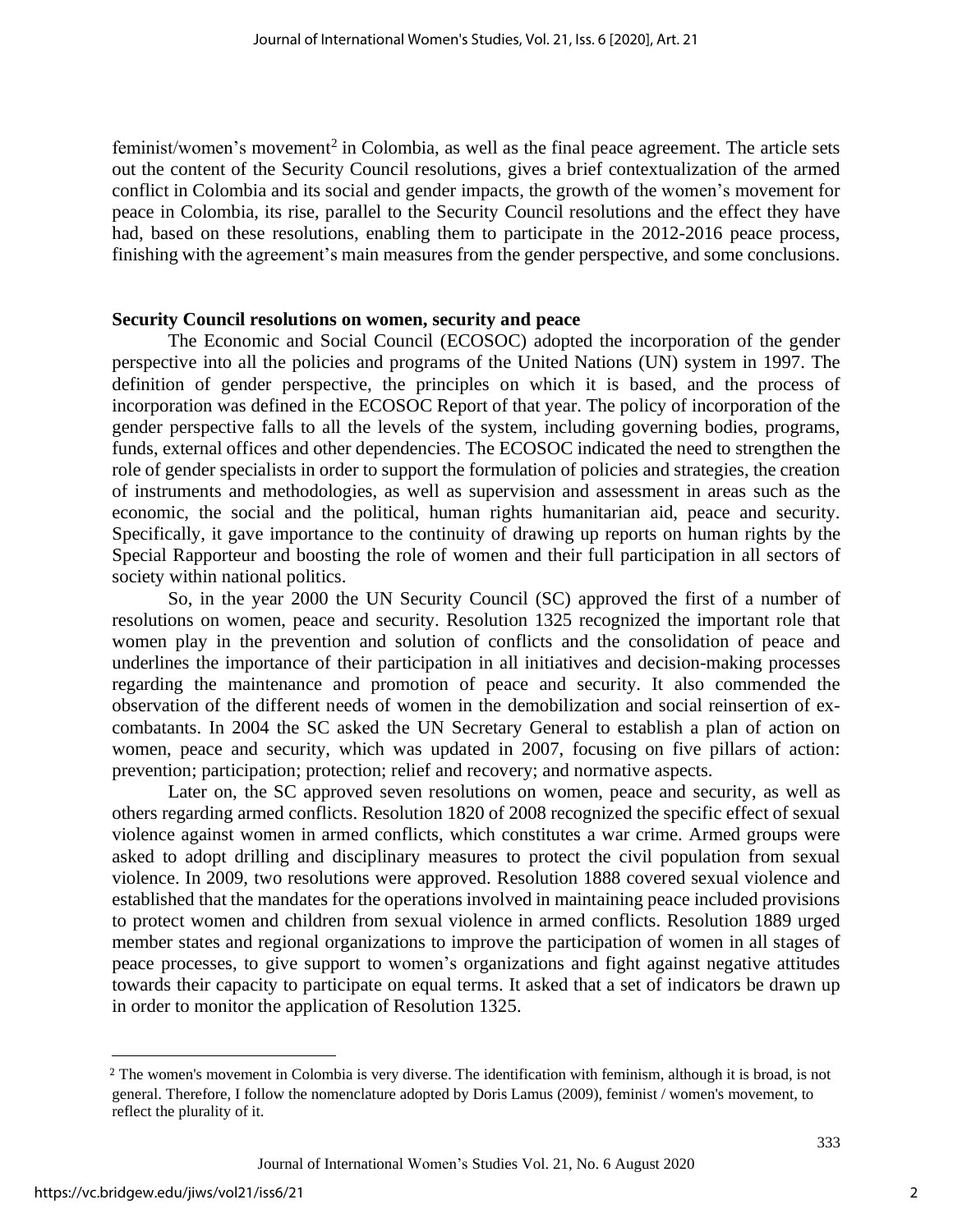So, the Secretary-General's report S/2010/173 included 26 monitoring indicators, structured around four spheres of the action plan on women, peace and security: prevention, participation, protection and relief and recovery. The indicators with respect to prevention refer to measures in the direction of research, registration, making visible, dissemination, reporting and punishing violations of the human rights of woman and girls. The participation indicators refer to female representatives in political positions, observation missions and peace negotiating tables, as well as educating decision-makers in gender matters. The protection indicators refer to physical security for women and girls, mechanisms of control of small arms, protection laws, special courts, sentences on cases investigated and economic recovery programs. The relief and recovery indicators refer to the incorporation of gender-related analysis, targets, indicators and budgets in national policies, the funding of organizations that work for peace with a gender perspective, development of security, peace and recovery programs, measures for reintegrating ex-combatants and traditional justice mechanisms.

In 2010, Resolution 1960 recorded the seriousness and systematic nature of the violence against women and children and the penalty for human rights violations. It pointed out the lack of ceasefire mediators and supervisors trained to deal with cases of sexual violence, as well as the lack of women representatives at negotiating tables. It stated the possible weakness of national justice mechanisms and the wide range of other mechanisms of traditional justice for combatting impunity and promoting truth, justice and reconciliation. In 2013, Resolution 2106 tackled the impacts that rape as a weapon of war had on communities and relatives. The obligation to witness sexual violence affects the social fabric, women's opportunities to contribute, and achieving peace. It considered as necessary both empowerment and the involvement of men and boys in the prevention and eradication of violence against women, as well as legal reform in order to deal with sexual violence. The resolution also covered kidnapping and the forced recruiting of women and children, as well as infection with HIV (AIDS) and how it affected women. Resolution 2122 of that same year referred to the need to apply Resolution 1325 to the UN's own work. The last resolution, 2242 of 2015, covered the security problems that result from terrorism and the impact this has on the rights of women and girls in terms of their security, health, education and participation in public life.

The UN Women study (2015) states that before the SC resolutions, the incorporation of the gender perspective into peace agreements was at a level of 11%, and after 2000 at 27% (in Vargas, 2018). This set of resolutions, particularly Resolution 1325 and the indicators set to monitor it, have been essential instruments for women's organizations in Colombia in terms of having an impact on the peace processes, from 2000 onwards, and especially on the peace process and agreement signed in 2016 between the Government and FARC.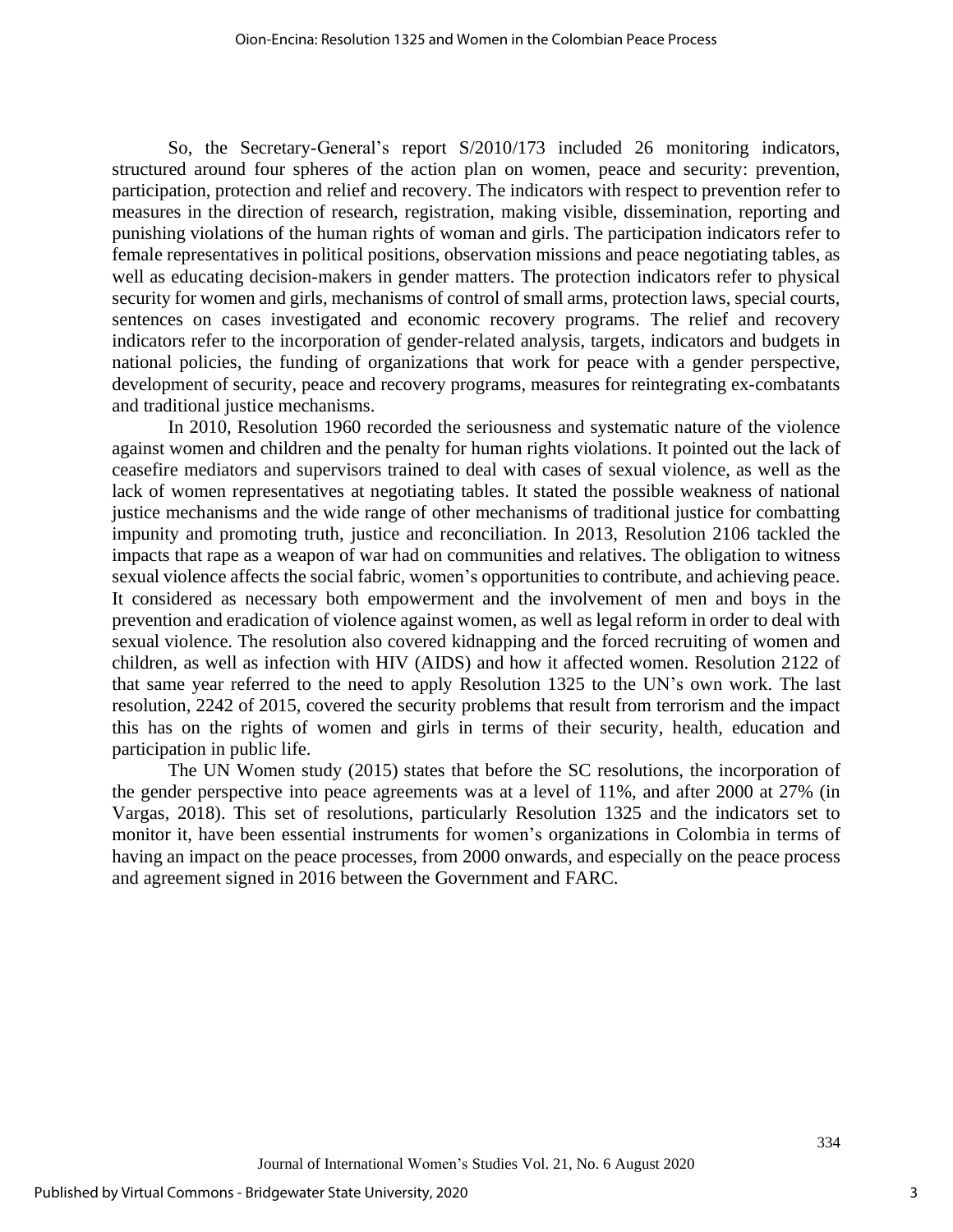## **Feminist/women's movement for women's human rights and peace in Colombia**

Different sources situate the origin of the armed conflict in Colombia in the 1960s with the rise of the revolutionary guerrilla groups and the conflict's deterioration with the creation of counterinsurgent paramilitaries in the 1980s (CNMH, 2014, Hilton, 2017). A number of presidents in Colombia have promoted peace processes with the different armed groups since 1984. Currently, there is a dialogue forum set up between the Government and the Ejercito de Liberación Popular (ELN). It is worth pointing out that 40% of the guerrilla troops and 30% of the paramilitary groups have been made up of women (CNMH, 2013). Besides, according to the Defensoría del Pueblo (2006), 40% of the bases of the armed groups were children under 18 years, and of those 28% girls and young women (Springuer, 2012).

The Official Register of Victims (RUV), created by Law 1448/2011 on Victims and land restitution, had recorded (1 August 2018) 8,375,858 victims of different crimes: 999,008 of homicide, 170,372 forced disappearances, 95,388 victims of assault or harassment, 36,728 kidnappings, 10,975 tortured, 11,437 victims of anti-personnel mines and 7,518 children recruited. Especially serious is the situation of 7,422,646 people displaced by force due to the conflict, 113,658 who lost property and 7,334 who were obliged to leave their lands. Women and children have been and are also victims of homicide, torture, threats, capture and recruitment. Women represent 49.64% of the victims recorded by the RUV, men 49.59% and the LGTBI population 0.026%. Children have also suffered cruelty from and use by armed actors, including sexual abuses, being accomplices, victims or witnesses of violence with serious consequences on their personal development (Bello, 2014).

Women have suffered the consequences of the war in their own particular way: through the loss of family members, of means of subsistence, and of infrastructure and public services, which in turn have forced them to move within the country. According to the 2015 report by the Norwegian Refugee Council, 63% of the displaced population lives in a situation of poverty and 33% in extreme poverty, affecting women differently. Furthermore, women have been the main victims of sexual violence. The RUV has recorded 26,952 cases. However, the first survey carried out by the Casa de la Mujer (2011) estimated around 489,687 cases of rape for the 2001-2009 period. The survey revealed that 17.58% of women in areas with the presence of armed actors had suffered sexual violence at their hands. Furthermore, the Instituto de Medicina Legal examined 120 cases of sexual violence in 2016, 85.83% corresponding to women. The attribution of the crimes was 43.7% to the armed forces of the state, 30.1% to paramilitaries and 26.2% to guerrillas (VVAA, 2017).

The magnitude of the impacts of the conflict are due to its long duration, the variety of armed actors, the vast areas under their control and the mutation and intensification of the violence aimed at the civil population, both with the aim of controlling territory and for funding and maintaining the war economy (Hilton, 2017). Furthermore, security policies have had negative effects by restricting liberties and through an increase in human rights violations, including by the armed forces of the state (Chaparro and Martínez, 2016). For all these reasons, civil society and feminist/women's organizations have had to play and still play an important role in peacebuilding in Colombia.

In the evolution of the feminist/women's movement for peace in Colombia, three stages can be distinguished. The first initiatives of civil society and of women's organizations with regard to peacebuilding in Colombia go back to the 1980s, but they began to gather momentum in the 1990s, within the framework of the design of the new constitution of 1991. In this period, a number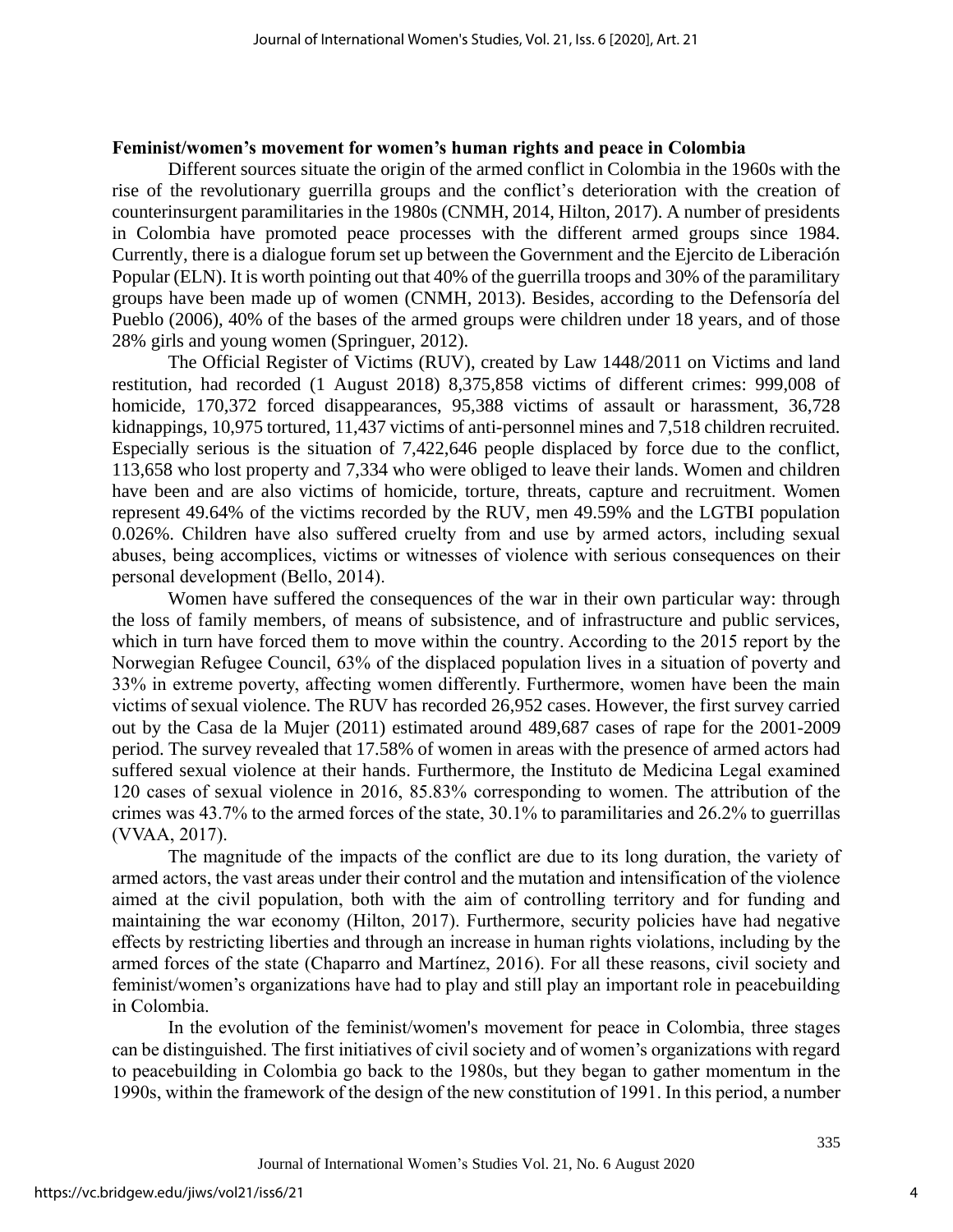of peace agreements were signed with most of the guerrilla groups. In 1991 the Red Nacional de Mujeres (RNM – "Women's National Network") was created in order to influence the Constitutional Convention that was to approve the new constitution of 1991. Later, the RNM advocated the creation of the Consejo Nacional de Paz (CNP – "National Peace Council"), a body intended to advise the national government on the promotion of peace, approved by means of Law 434 of 1998. In 1996 a woman's march against the war was organized in Urabá Antioquia. This gave rise to the configuration of the Ruta Pacífica de las Majeures (RPM – "Women's Peace Route"). Its goals were to make visible the effects of the armed conflict on women and oppose the war from a feminist and pacifist focus. In 1997 the Movimiento de Mujeres Actoras y Autoras de Paz (MAAP – "Movement of Women Creating Peace") was founded in order to defend the rights of women and girls in the context of the armed conflict. It also participated in the creation of the CNP. In 1998 the Confluencia Nacional de Redes de Mujeres ("National Union of Women's Networks") was created with the aim of increasing the impact of women's organizations on politics. In 1999 a section of the Women's International League for Peace and Freedom (WILPF) was created in Colombia and the NGO, Sisma Mujer, organized a workshop "Contributions from women and feminism to the matter of peace in Colombia". In 2000 the Mesa de Trabajo Mujer y Conflicto Armado ("Women and Armed Conflict Working Committee"), and the Red Ecuménica Nacional de Mujeres por la Paz ("National Ecumenical Network of Women for Peace") (Moser et al., 2006; Díaz Susa et al., 2012) were created.

Regarding to the second stage, the many efforts of the women's movement linked to peace came together in 2001, with the Iniciativa de Mujeres por la Paz (IMP – "Initiative of Women for Peace"). This was an alliance of 22 women's organizations and mixed groups that worked on women's issues, which, based on Resolution 1325 and with the support of the Swedish International Development Cooperation Agency (SIDA), worked on the construction of an agreed agenda on the question of peace. This was done to influence the negotiation process between the Government and the FARC-EP. Andrés Pastrana's government established a demilitarized zone in the Caguán during the 1999-2002 period. In this zone, public meetings were organized to include the voices of the most discriminated against social groups, including women. In this way, IMP organized an Asamblea Constituyente Emancipatoria de Mujeres ("Emancipatory Constituent Women's Assembly") to build a Women's Agenda. 80 women's organizations participated in the process and 700 women attended in Caguán. The peace process between the Government and the FARC-EP failed due to the simultaneous logic of dialogue and military reinforcement by both parties combined with an increase in paramilitarism. As a response to this, the IMP organized a mobilization, the Movilización Nacional de Mujeres contra la Guerra, in different regions of the country in July 2002. On 25 November 2003, it organized a second National March to Putumayo. The IMP continued working on the dissemination of the women's agenda and maximising their impact on the negotiations between the Government and the Autodefensas Unidas de Colombia (AUC – "United Self-defence Units of Colombia") of 2003-2004, as well as on the Comisión Nacional de Reparación y Reconciliación ("National Commission for Reparation and Reconciliation") created in 2005, with regard to which the IMP created the Mesa Nacional de Incidencia por el Derecho a la Verdad, la Justicia y la Reparación ("National Committee for Action for the Right to Truth, Justice and Reparation") with a gender perspective.

Next, Alvaro Uribe (2002-2010) implemented the so-called democratic security policy, based on the military and social struggle against the guerrillas by means of the strengthening of the armed forces and the collaboration of civil informants. This brought about a climate of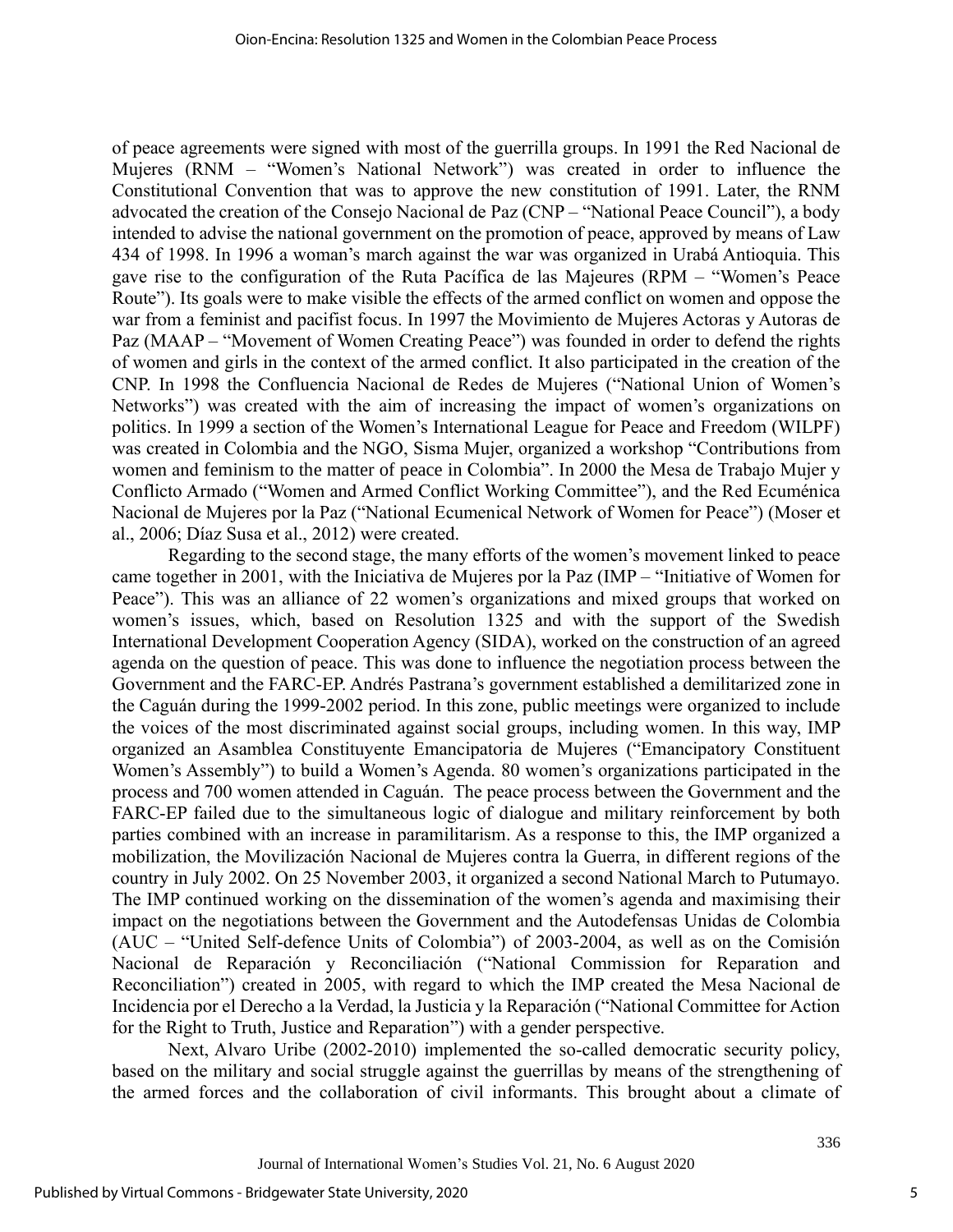suspicion regarding the initiatives of civil society organized in favour of human rights and social transformations, and an increase in human rights violations. Women's organizations suffered an increase in threats and attacks on their lives. In 2004, during the process of negotiation between the Government and theAUC, the International Meeting of Women Against the War was organized in Bogota. This restated that women were valid participants in the processes of dialogue, in accordance with Resolution 1325 and it defended a negotiated solution to the conflict. However, at this point the Government stopped communicating with civil society and women's organizations. These redirected their efforts towards international political impact in order to make visible the effects of the armed conflict. They carried out research into and reports on the specific effects of the conflict on women, including sexual violence and forced displacement (Chaparro and Martinez, 2016).

Related to the dissemination of Resolution 1325, in 2010 different workshops were held in different regions of the country affected by the conflict (Meta, Caquetá, Huila, Nariño, Oriente Antioqueño, Montes de María), at meetings involving more than 600 women, who drew up proposals for putting the resolution into action. They worked on an agenda of eight points: security of women in situations of humanitarian crisis; justice in gender matters; citizenship, participation and leadership of women; equality in the reduction of risks of disasters; processes of recovery with a gender perspective; and governmental transformation to offer solutions for women (Díaz Susa et al., 2012). Furthermore, the organization Humanas, with the financial support of the Norwegian platform FOKUS, created the Observatorio Mujeres, Paz y Seguridad ("Women, Peace and Security Observatory"). This is an instrument for monitoring the observance of Security Council resolutions. In 2012 it published a Review Bulletin on Resolution 1325 in Colombia and since 2013 it has published four reports on the Colombian state's observance of Resolution 1325.

The third stage in Colombian women's activism for peace corresponds to the presidential period initiated of Jose Manual Santos (2010-2018). He formally initiated a process of negotiation with the FARC-EP in 2012, were two women represented the government: Elena Ambrosio, Human Rights Director at the Ministry of Defense, and Lucia Jaramillo, Director of the presidential electoral campaign. The conversations were limited to six points: integrated agricultural development; political participation; the end of the conflict; a solution to the problem of illicit drugs; victims; implementation. When the process became official, women organizations mobilized in order to have an impact, under the motto "*no queremos ser pactadas, queremos ser pactantes*" ("we don't want to be agreed on, we want to participate in agreement-making").

In order to influence the process, in 2013, the 1<sup>st</sup> Women and Peace Summit was organized<sup>3</sup>, with the technical support of UN Women. Prior to the Summit, National Forums and Regional Consultation Tables were organized. 449 women from different groups and sectors of the population, from 30 of the country's 32 departments, participated at the Summit. Committees were organized in order to draw up proposals for the six points of the agreement, three of which had already been agreed on. The Women and Peace Summit achieved significant media attention and took three matters to the Mesa de Conversaciones negotiations arguing the resolutions of the SC:

<sup>3</sup> This was integrated by Alianza Iniciativas de Mujeres por la Paz (IMP), Asociación Nacional de Mujeres Campesinas, Negras e Indígenas de Colombia (ANMUCIC), Casa de la Mujer, Red Nacional de Mujeres (RNM),

Colectivo de Pensamiento y Acción "Mujeres Paz y Seguridad", Conferencia Nacional de Organizaciones Afrocolombianas (CNOA), Grupo de Seguimiento de la Resolución 1325, Liga Internacional de Mujeres por la Paz y la Libertad (LIMPAL), Mujeres por la Paz and Ruta Pacífica de las Mujeres (RPM). The Summit received funding from the Embassies of Sweden, Norwegian, Switzerland, Agencia Española de Cooperación Internacional al Desarrollo (AECID) and the Institute for Democracy and Electoral Assistance (IDEA).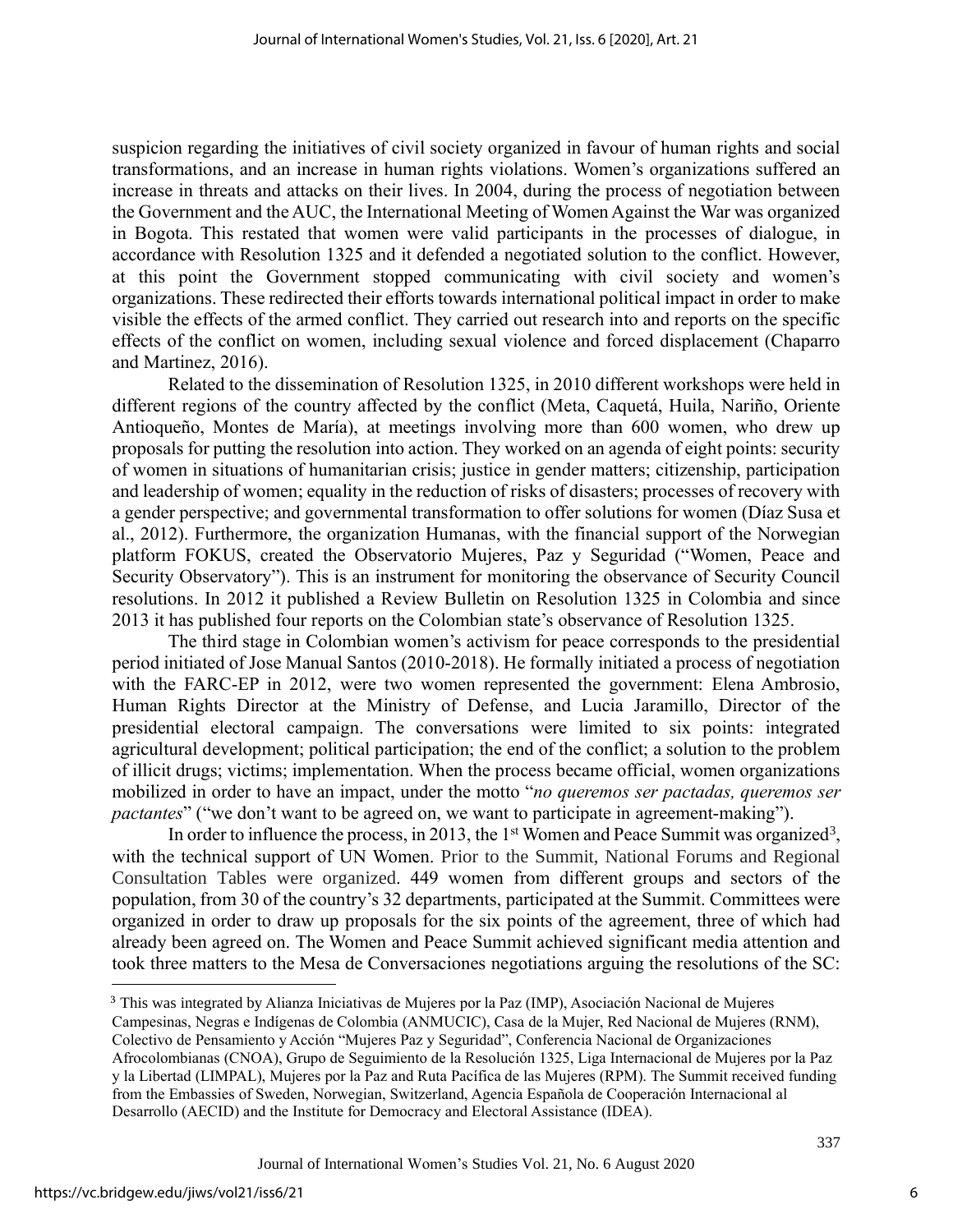their unconditional support for the dialogue process; the demand for actors to reach an agreement; and the equal participation of women at the negotiating table.

In this way, two women from the Government, Nigeria Rementeria, High Presidential Councillor for the Equality of Women and Paulina Riveros, Human Rights Director at the Ministry of the Interior, joined the Mesa de Conversaciones. For the FARC-EP, Tanja Nijmeijer was already present. This resulted in a total of 3 women out of 20 plenipotentiaries, which was a minimal participation, but one that was better than the initial group. More than parity was achieved in the Supporting Committees to the Negotiating Table, with 25 women and 13 men, with women chairing four of the five committees<sup>4</sup>. Among the 81 experts called on for advice by the Mesa de Conversaciones, 37 were women, although 36 were exclusively on the topic of victims, and so in other areas their contribution was limited. Furthermore, the Summit managed to achieve the creation of a Gender Subcommittee, made up of members of the Government and the FARC-EP. The Subcommittee took on the task of incorporating the gender and intersectional focus into the points of the agreement already settled or pending negotiation. To do so it convened three meetings with 22 organizations representing women and the LGTBI collective, who attended to present studies on the violence, including sexual violence, impacts, dynamics, those presumed responsible and obstacles faced by women from different groups and social sectors and the LGTBI collective in the armed conflict.

Women and Peace Summit monitored closely the negotiating process. In October 2015, on the 15th anniversary of Resolution 1325, the National Women and Peace Summit announced its full support for the peace process and reminded the Mesa de Conversaciones of the disproportionate impact of the armed conflict on women and the need for equal participation in all areas of the negotiation: protocol events, top positions and subcommittees. Furthermore, it insisted on the point regarding implementation, verification and endorsement, urging the creation of a highlevel institution for the articulation of the matter of gender in all post-conflict stages. It recommended a reduction in military spending and the elimination of obligatory military service, investment in education and equality in political participation and in the mechanisms for strengthening democracy. In September 2016, before the national plebiscite to endorse the Final Agreement, the 2<sup>nd</sup> National Women and Peace Summit was organized for support and in order to reflect on the points of the final agreement, territorial peace and implementation. 575 women, from different departments of the country and social sectors, participated, and they insisted on the importance of implementation and of undertaking a process of dialogue between the Government and the ELN.

On 1 October 2016, the agreement between the Government and the FARC-EP was put to a referendum in the country. With a low participation of just 37.43% of the electoral census, the results were as follows: 50.21% said no to the *Final agreement for the termination of the conflict and the creation of a stable and lasting peace* and 49.78% said yes. The favorable vote was from the peripheral regions, most affected by the conflict and rural areas (Alvarez and Garzón, FIP, October 6, 2016). Supporters of the No campaign argued that the peace agreement contented the

<sup>&</sup>lt;sup>4</sup> The Support Tables were thematic tables on the points of the agreement, where several of the plenipotentiaries listened to experts and civil organizations. Of 60 victims who came to Havana to give their testimony and recommendations to this point, 36 were women (Chaparro and Martínez, 2016). It is important to note that more than 3,000 victims participated in previous forums promoted by the United Nations and the National University. According to the Final Agreement, more than 17,000 proposals sent to the Table of Conversations in Havana were counted. On the other hand, following the Office of the High Commissioner of Peace, 26% of 5,461 proposals received were sent by women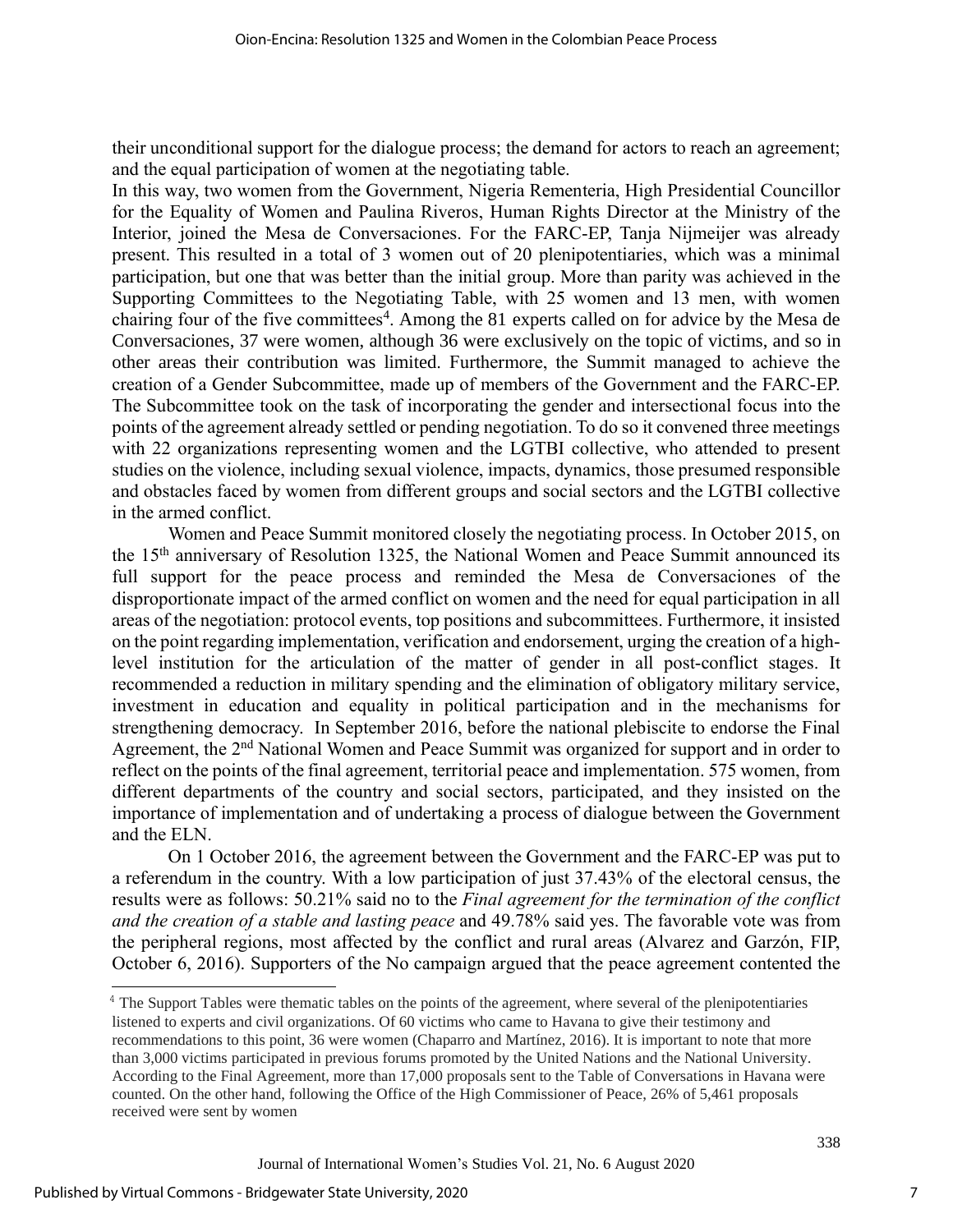"gender ideology" against traditional family. They also said that small and medium owners would lose their lands, which would be destined to ex-combatants and that those would be given salary without a real demobilization. And that the peace agreement would carry cuts on social expends (Semana, August 17, 2016).

In the days following this, there was large-scale citizen mobilization in favour of peace, with the participation and active political lobbying by the women's movement. The Final Agreement was revised with the inclusion of new contributions by representatives of the No campaign. With regard to the gender focus, this was redefined as the recognition of the equality of rights between women and men, recognizing that women had been made victims of during the conflict, and guaranteeing affirmative measures in order to promote equality, as it is covered in the Agreement. The text was revised so that it fitted this two-fold definition. However, the text did state that nothing in the agreement would be understood as the negation of or reduction in the rights of people, whatever their sex, age, religious beliefs, opinions, ethnic identity, whether they belong to the LGTBI community or for any other reason<sup>5</sup>.

After the peace agreement, in 2017 the Women and Peace Summit urged the Government and the ELN to make progress in negotiations in order to build a sustainable, stable and lasting peace in the country. On 17 June 2018, presidential elections in the country raised Ivan Duque to rule the national government, precisely the candidate of the previous No position. Currently, the efforts of the feminist/women's peace movement are aimed at monitoring implementation, reporting the human rights violations that continue to be committed by armed actors, monitoring Resolution 1325 in the country and supporting the peace dialogue between the Government and the ELN.

## *1. Inclusion of the gender perspective in the Final Peace Agreement of 2016*

As result of feminist/women's movement agency, on the basis of the compliment of the Resolution 1325 and next, and through the Gender subcomitte of the negotiating table in Havana, the Final Peace Agreement integrated the gender focus in 100 measures within the six points (UN Women, 2017): 27 measures within Integrated Rural Reform, 17 on Political Participation, 16 with regard to the end of the conflict, disarming and reinsertion, 14 on victims, and 8 on implementation, verification endorsement. The main aspects are summed up below:

- **i.** Towards a New Colombian Countryside: Integrated Rural Reform. That the conflict affects the rural population and women as autonomous subjects of rights in differential and gender-based forms is recognized. In this regard, their right to the property of land, to productive projects, funding of and access to technical services, training and infrastructure is recognized. Measures are adopted to recognize and promote rural women's organizations and their priority access to the fund of land and to integrated rural development programs. Differentiated health needs during the life cycle, and the need for sexual, reproductive and psycho-social health measures are recognized. It is established that voluntary return processes will be put in motion for displaced women and advice will be given on the subject of rights and access to justice.
- **ii.** Political participation: Democratic action in order to build the peace. The social and institutional barriers that women face in terms of participation are recognized, the contribution of women to public life is valued and there is an inclination towards putting

<sup>&</sup>lt;sup>5</sup> The main modifications to the six points of the agreement can be consulted in CNMH Notices, November 15, 2016.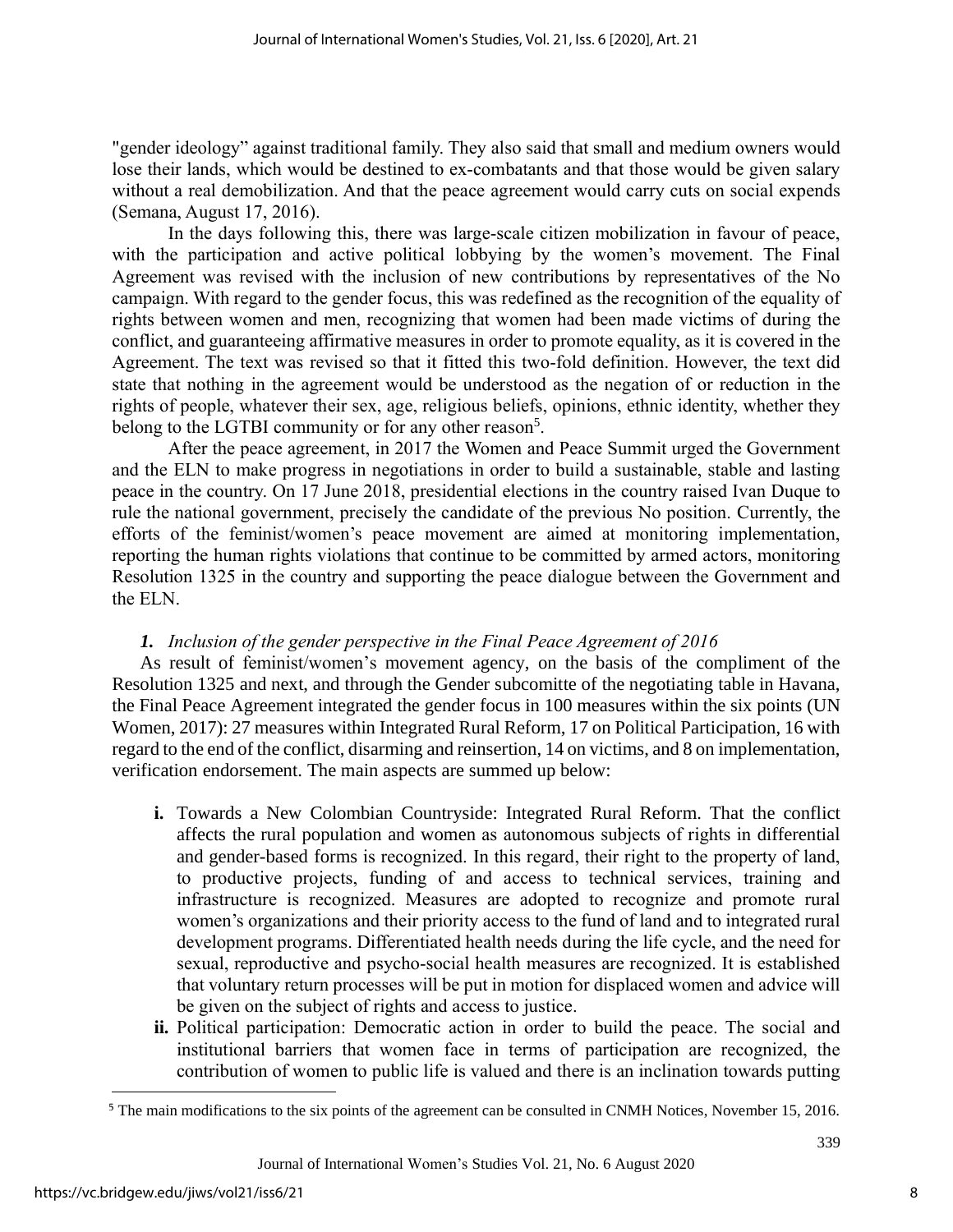a high value on their social agendas and protecting their participation. In this regard, the new Integrated Security System for the Exercise of Politics will adopt the differential and gender approach. Affirmative measures will be adopted to strengthen their political and social inclusion, and the participation of women's organizations, within territorial development programs and in the Special Transitory Peace Constituencies, will be promoted.

- **iii.**The end of the conflict. Acts of violence that put at risk the lives of the civil population, especially for gender reasons, are qualified as behaviors that violate the bilateral and definitive ceasefire. Measures of protection, medical care, hygiene kits, personnel training and the incorporation of women into the Monitoring and Verification Mechanism  $(MM&V)^6$  are specified, as is the application of the gender approach in the Special Research Unit for the dismantling of criminal organizations.
- **iv.** Solution to the Problem of Illicit Drugs. Research projects will be carried out into the reality of women with regard to crops for illicit use, their participation will be guaranteed on replacement programs and food and security and day care for very young children will be guaranteed in order to facilitate work opportunities for women. Plans to prevent consumption will be designed and education will be given in order to fight the gender violence linked to drugs. Priority will be given to the most vulnerable populations, such as homeless people, women and the prison population in actions against their stigmatization. A culture against drug trafficking and asset laundering will be consolidated and the judicial process against the rural population dedicated to illicit crops will be treated differentially.
- **v.** Victims. The Creation of an Integrated System of Truth, Justice, Redress and Guarantees of Non-repetition that will adopt the differential and gender approach, which will contribute to revealing the truth and will respond to the special suffering of women, excluding pardons for cases of sexual violence. It will incorporate their equal participation in the Transitional Justice System and will promote the participation of women in collective redress.
- **vi.** Implementation: A Framework Plan will consider the practical and strategic needs of women. A gender commission will be created<sup>7</sup> in order to monitor implementation, impact indicators will be included that make it possible to verify progress with regard to the gender and territorial approach, the participation of women victims and their organizations will be promoted in spaces for the definition of priorities with regard to collective measures of redress. Organized and non-organized victims will be guaranteed integrated attention and redress.

The Final Agreement, of 24 November 2016, is a long and complicated document that makes extensive reference to the discussions between the parties and the proposals received by the Mesa de Conversaciones related to the six points that the negotiating process tackled, as well as modifications suggested by the opposition. It is an intermediate agreement, between the minimums

<sup>6</sup> Presidential Decree 899 of 2017 establishes that the Disarmament, Demobilization and Reintegration (DDR)

process will have a differential focus in all the components with an emphasis on the rights of demobilized women.

<sup>7</sup> This commission will be composed of four women from territorial organizations, of which one will represent an organization of victims of the armed conflict, two women from national organizations and one from LGTBI organizations.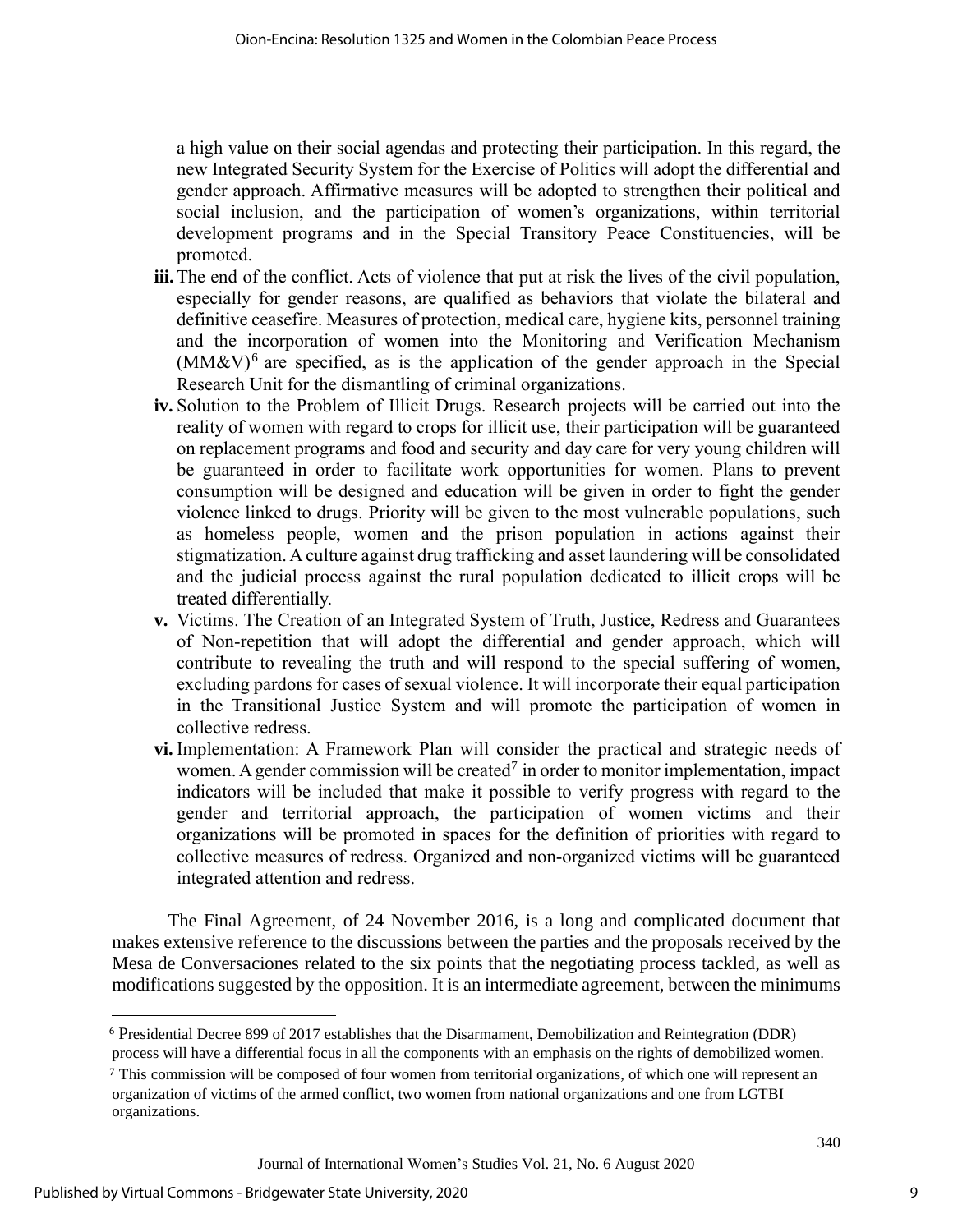and maximums that any of the parties might have aspired to as a solution to the conflict. However, it brings an enormous advance for the country, since it has brought about the demobilization of the largest guerrilla group. This has been the first disarmament process in Colombia in which the handover of one weapon per combatant has been registered, which is a higher rate that other demobilization processes (FIP, 2017).

## **Conclusions**

The Colombian Government does not have an Indicative Action Plan for observing Resolution 1325. The peace process between the Government and the FARC-EP and the Final Agreement did not use as a reference the Security Council resolutions on women, peace and security and in fact the Final Agreement does not mention these resolutions. However, as has been shown, 100 important gender measures have been incorporated with regard to agricultural reforms, guarantees of political participation, truth, justice and redress for victims and mechanisms for implementation that incorporate the gender perspective, thanks to the political influence of the feminist/women's movement. The Peace Agreement is considered to be one of the most advanced in terms of gender approach.

The SC resolutions have been essential to allowing the feminist/women's movement to demand the inclusion of plenipotentiaries at the negotiating table, the equal participation of women in other agencies, the installation of a Gender subcommittee at the Mesa de Conversaciones and the revision of the points of the agreements from a gender perspective in order to guarantee the full incorporation of women, attending to the territorial and intersectional approach. Furthermore, the resolutions have brought technical and financial support from different international cooperation agencies for strengthening the capacity of the women's movement to affect the situation during the peace process, with support for running regional meetings and workshops, national summits and monitoring research and reports. Thanks to this, feminist organizations have created specific spaces and tools for reviewing the implementation of Resolution 1325 in Colombia, such as the Resolution 1325 Coalition; the Women, Peace and Security Observatory; the Resolution 1325 Review Bulletin; and the reports for monitoring the Colombian state's observance of Resolution 1325. These made it possible to currently monitor the process of implementing the agreement.

As at the 2<sup>nd</sup> Women and Peace Summit, Marina Gallego, National Coordinator of the RPM shared, there were a series of milestones and key points in achieving an impact by women: the union of the women's platforms and networks (around Resolution 1325 compliment); holding the 1<sup>st</sup> Summit with the goal of reaching the Mesa de Conversaciones and insisting on the inclusion of women's voices and the gender approach in agreements; the participation of women in citizen forums related to the peace agreements that were organized by the United Nations and the National University of Colombia; Influence through the production of documents; the alliance with UN Women for the identification of strategies and creation of specific proposals; influence with the Office of the High Commission for Peace and the Presidential Council for the Equality of Women; insurgent women in the FARC-EP; the Embassies of Cuba and Norway and the Havana Gender Subcommittee.

In summary, UNSC Resolutions on women, security and peace have been a main tool for women's political agency in Colombian 2012-2016 peace process. They managed to have two plenipotentiary women appointed by the government to the talks table, besides the one already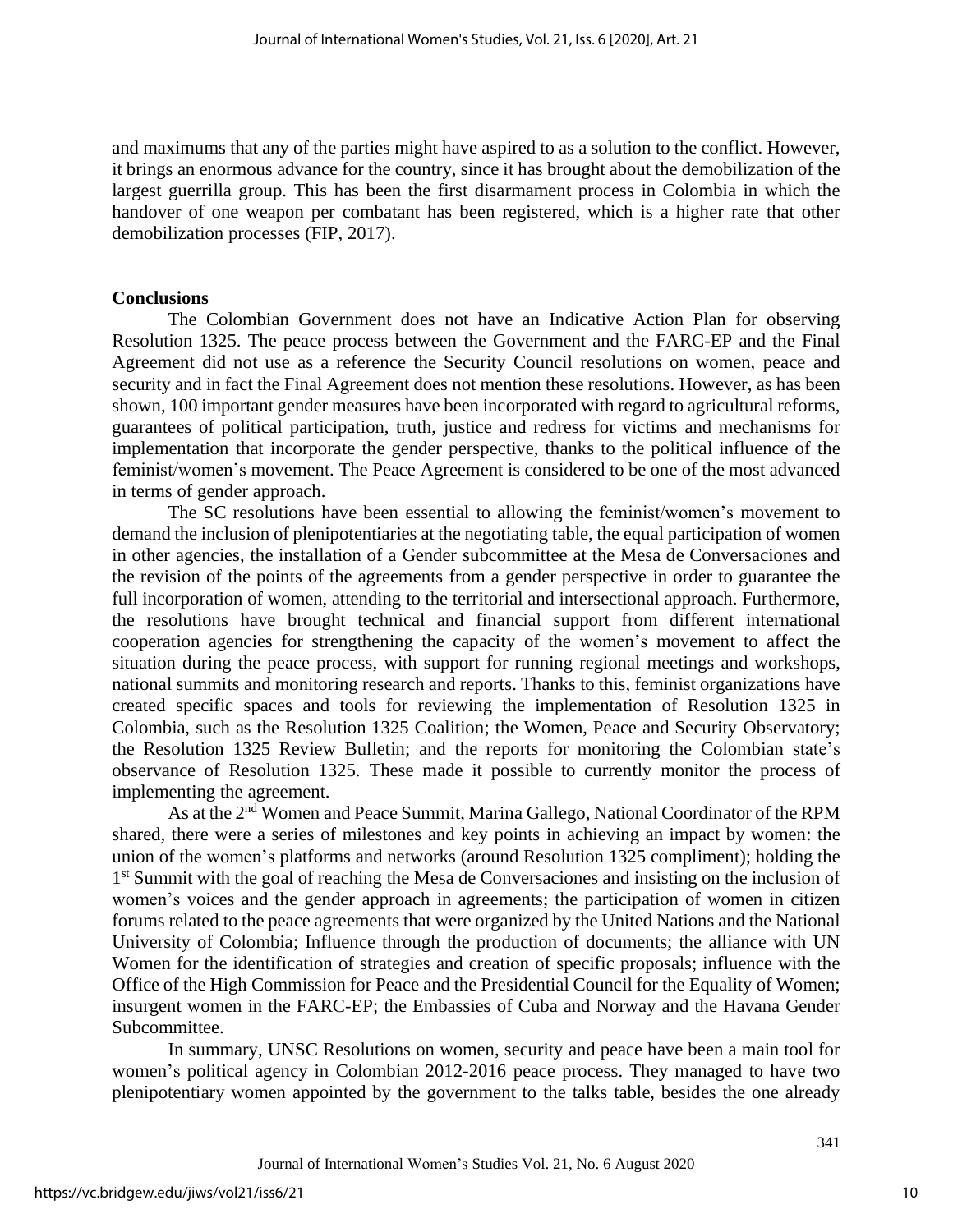appointed by the FARC. They achieved the revision and inclusion of the gender perspective in all the point regarding the negotiation of the signed peace agreement, with one hundred specific measures aimed at women. In conclusion, SC resolutions are a normative instrument that makes possible the pressure of the women's movement towards the government in the fulfillment of women's rights in the context of war and post-conflict.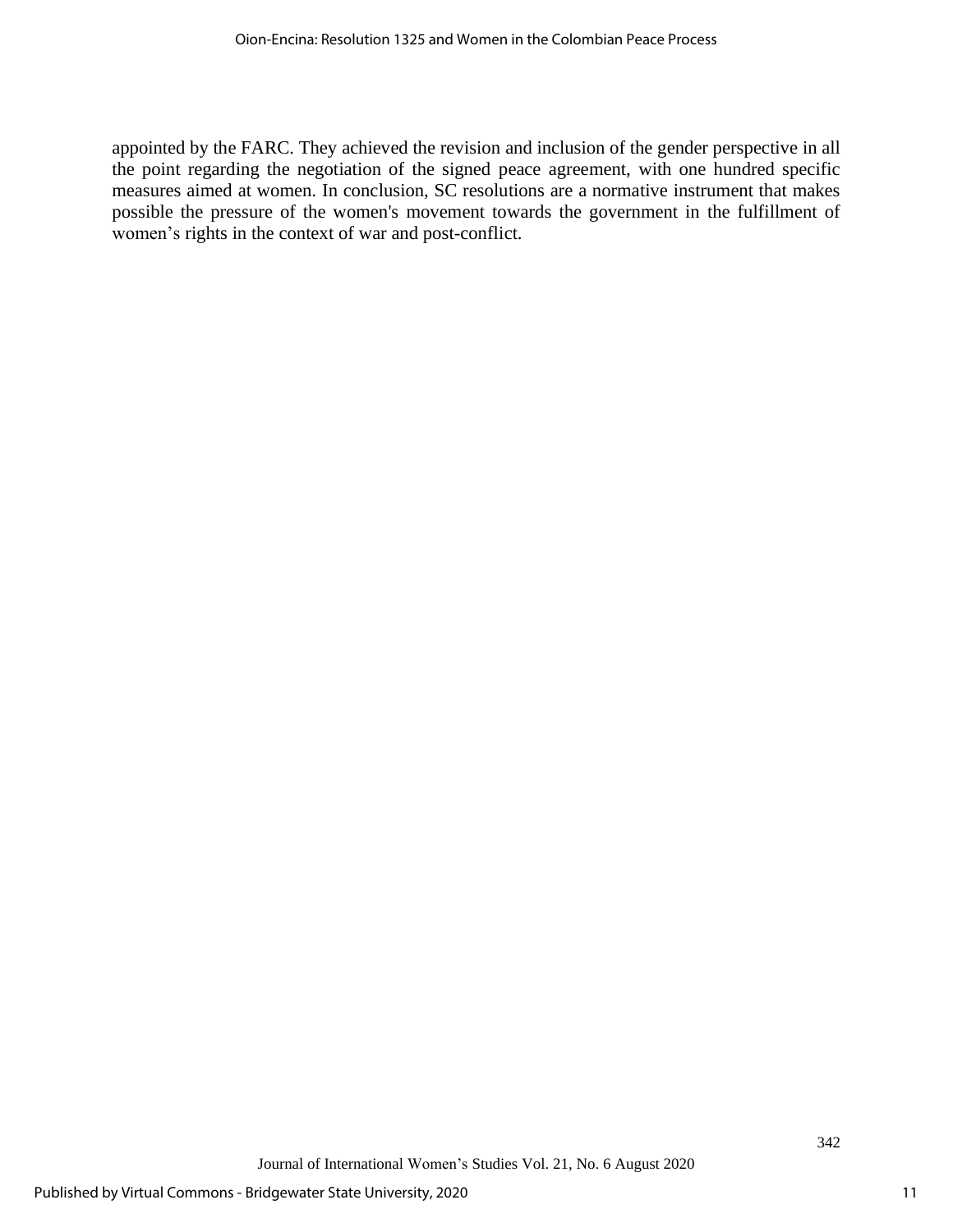## **References**

- Álvarez, E., Garzón, J.C., 2016, El país que develó el triunfo del No. Fundación Ideas para la Paz (FIP), 6 October.
- Bello, M.N. (coor.), 2014, ¡Basta ya! Memorias de guerra y dignidad! Bogotá: Centro Nacional de Memoria Histórica (CNMH).
- Bueno, A. (sis.), 2017a, II Cumbre de Mujeres y paz. Resumen Ejecutivo. Bogotá, 19-21 September 2016.
- Bueno, A. (sis.), 2017b, II Cumbre de Mujeres y paz. Sistematización. Bogotá, 19-21 September 2016.
- Chaparro, N., Martínez, M., 2016, Negociando desde los márgenes. La participación de las mujeres en los procesos de paz en Colombia (1982-2016). *Documentos Dejusticia 29*. Bogotá: Centro de Estudios de Derecho, Justicia y Sociedad, Dejusticia.
- Dejusticia, 2017, Las mujeres que negociaron los procesos de paz en Colombia "desde los márgenes". El Espectador, 6 April.
- Díaz Susa, D.I., Ortega Vega, M.; Prieto Delgado, P.; Zabala Castañeda, S.N, 2012. Mujeres, paz y seguridad. Destejiendo la guerra, tejiendo la paz. Módulos teórico-pedagógicos. Aportes para la reflexión conceptual y metodológica. Bogotá: Universidad Nacional, pp. 186-196.
- Equipo de paz de Gobierno ¿Cómo funciona la mesa de conversaciones? Date of Access: 21/08/2018 [http://equipopazgobierno.presidencia.gov.co/especiales/abc-del-proceso-de](http://equipopazgobierno.presidencia.gov.co/especiales/abc-del-proceso-de-paz/phone/como-funciona-la-mesa-proceso-paz.html)[paz/phone/como-funciona-la-mesa-proceso-paz.html](http://equipopazgobierno.presidencia.gov.co/especiales/abc-del-proceso-de-paz/phone/como-funciona-la-mesa-proceso-paz.html)
- Fundación ideas para la paz (FIP), 2017, La dejación de armas de las FARC-EP y otros procesos de desarme en el mundo. Date of Access: 23/08/2012
- <http://cdn.ideaspaz.org/media/website/document/598ca97c62763.pdf> Hilton, F., 2017, *La horrible noche. El conflicto armado colombiano en perspectiva histórica.*
	- (Medellín: Universidad Nacional de Colombia).
- Humanas Colombia, 2017, Cumplimiento del Estado Colombiano con la Resolución 1325 (2000), Informe año 2016-2017. Bogotá: Centro Regional de Derechos y Justicia de Género.
- Humanas Colombia, 2016, Cumplimiento del Estado Colombiano con la Resolución 1325 (2000). Informe año 2015. Bogotá: Centro Regional de Derechos y Justicia de Género.
- Humanas Colombia, 2015, Cumplimiento del Estado Colombiano con la Resolución 1325 (2000). Informe año 2013-2014. (Bogotá: Centro Regional de Derechos y Justicia de Género).
- Humanas Colombia, 2013, Cumplimiento del Estado Colombiano con la Resolución 1325 (2000). (Bogotá: Centro Regional de Derechos y Justicia de Género).
- Humanas Colombia, November 2012, Los diálogos entre el Gobierno de Santos y las FARC-EP. Sigue a la 1325 No. 3. (Bogotá: Centro Regional de Derechos y Justicia de Género).
- Krok Institute, 2017, Informe sobre el estado efectivo de implementación del acuerdo de paz en Colombia. USA: Universidad de Notre Dame.
- Noticias CNMH, 2016, Los cambios en el acuerdo de paz. Centro Nacional de Memoria Histórica. 15 November.
- Muñoz, M, Ramírez, C.C. (sis.), 2014, I Cumbre de Mujeres y Paz. Sistematización. Bogotá, 23- 25 October 2013.